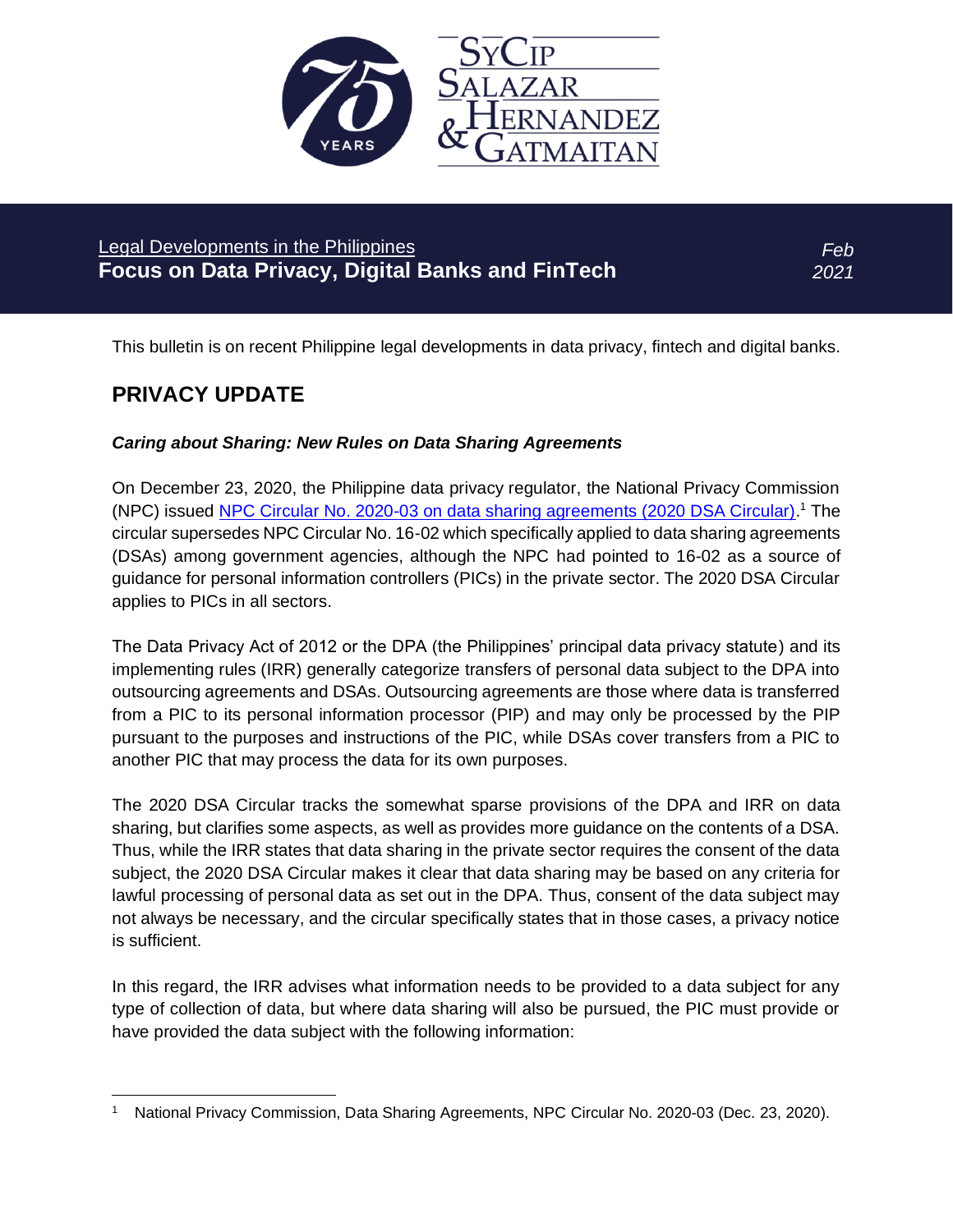- 1) categories of recipients of the personal data; provided that a PIC must provide a data subject with the identity of the recipients upon request;
- 2) purpose and objective of the data sharing;
- 3) categories of data to be shared;
- 4) existence of data subject rights; and,
- 5) other information that would inform the data subject of the nature and extent of the data sharing and the manner of processing involved.<sup>2</sup>

The IRR only requires the execution of a DSA when the data sharing is for commercial purposes, such as the use of personal data to enable marketing. The 2020 DSA Circular, however, does push for the execution of DSAs as a sound recourse, which demonstrates accountable personal data processing and good faith in complying with the requirements of the DPA and its related issuances.<sup>3</sup> The circular also hints that having a DSA will allow a PIC to score "brownie points,"<sup>4</sup> and that the NPC will look with disfavor at parties' failure to execute one. The issuance states that the NPC "shall take [the DSA having been put into place] into account in case a complaint if filed pertaining to such data sharing and/or in the course of any investigation relating thereto, as well as in the conduct of compliance checks."<sup>5</sup>

A PIC that engages in data sharing must establish and maintain a record of its DSAs. Subject to the terms of the DSA, each party to the agreement will be responsible for any personal data under its control or custody. Covered by a DSA or not, any data sharing arrangement may be reviewed by the NPC and may, on its own, terminate the arrangement if it determines that a party has violated the DPA or any NPC issuance.

## *What's up, WhatsApp?*

[The NPC has issued a statement raising concerns on the impending change in the privacy policy](https://www.privacy.gov.ph/2021/01/npc-statement-on-whatsapp-terms-of-use/)  [of the mobile application WhatsApp.](https://www.privacy.gov.ph/2021/01/npc-statement-on-whatsapp-terms-of-use/)<sup>6</sup> According to the NPC, the new privacy policy would expand the data processing authority of the mobile application and would allow the sharing of data with third-party companies hosted by its parent firm, the social media and IT giant Facebook.<sup>7</sup>

The NPC identified its initial concerns on the new privacy policy, including:

- Gathering of information about the user through third parties
- Having authority to delete the user's account without prior notice or reason
- Keeping user logs for an undefined period of time

<sup>2</sup> NPC Circular No. 2020-03, §5, ¶1.

<sup>3</sup> *Id*. §8.

<sup>4</sup> *Id*. The provision states, in part, "The execution of a DSA is a sound recourse and demonstrates accountable personal data processing, as well as good faith in complying with the requirements of the DPA, its IRR, and issuances of the NPC."

<sup>5</sup> *Id*. §8.

<sup>6</sup> National Privacy Commission, NPC Statement on WhatsApp Terms of Use, *available at* https://www.privacy.gov.ph/2021/01/npc-statement-on-whatsapp-terms-of-use/ (last accessed Feb. 10, 2021).

<sup>7</sup> *Id*.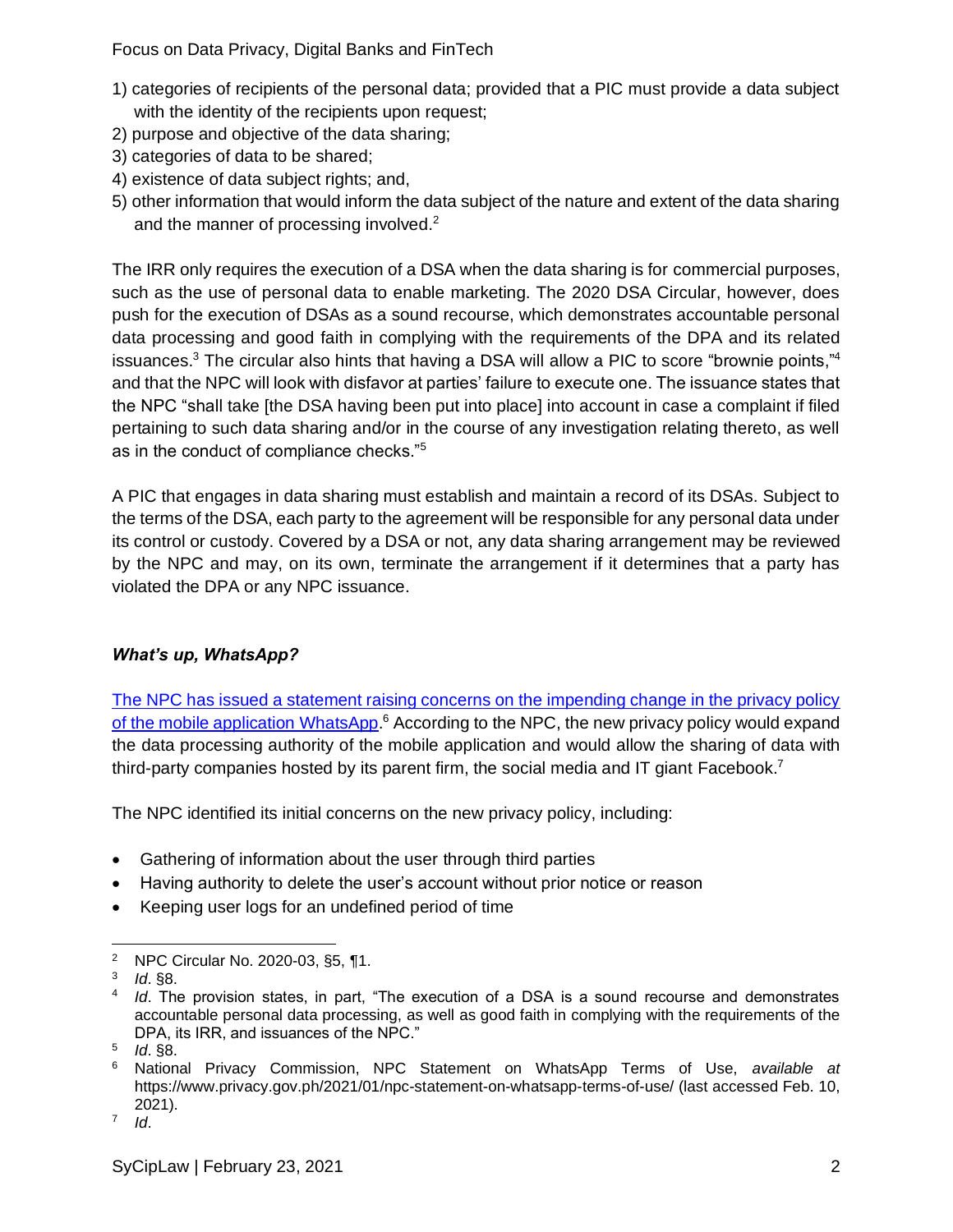- Lack of warranty regarding uninterrupted, timely, secure or error-free service
- Possibility of using tracking pixels, web beacons, browser fingerprinting, and/or device fingerprinting on users $8$

In order to address these matters, the NPC advised that it is closely monitoring developments and will coordinate with WhatsApp to ensure the transparent and easily understandable consent processes.<sup>9</sup> In the meantime, the regulator suggests that those using the application back up their data in case the user determines that it is more prudent to move to a different platform.<sup>10</sup>

## *New National Privacy Commission Rules of Procedure Hint at Stricter Enforcement*

On January 28, 2021, the NPC issued [NPC Circular No. 2021-01, or the](https://www.privacy.gov.ph/wp-content/uploads/2021/01/2021RULESOFPROCEDURE_VER8-Final-Sgd-1-1-1.pdf) *2021 Rules of Procedure*  [of the National Privacy Commission](https://www.privacy.gov.ph/wp-content/uploads/2021/01/2021RULESOFPROCEDURE_VER8-Final-Sgd-1-1-1.pdf) (2021 NPC Rules of Procedure),<sup>11</sup> which supersedes NPC Circular No. 16-04,<sup>12</sup> NPC Circular No. 18-03.<sup>13</sup>

The rules set out the procedure for the NPC's exercise of its quasi-judicial and enforcement powers<sup>14</sup> in relation to complaints filed with and investigations initiated by the NPC.<sup>15</sup>

Data subjects filing complaints under the rules must be able to show that: (i) he or she had sent a written notice to the PIC, PIP, or concerned entity of the privacy violation or personal data breach, and (ii) there has been no timely or appropriate response. The rules appear to consider that response within 15 calendar days from receipt of notice is timely.

Complaints will go through pre-investigation, investigation, and decision phases. PICs, PIPs, or entities, as respondents, are given opportunities to be heard by way of comments to be filed during the pre-investigation phase;<sup>16</sup> and, by way of memoranda during the investigation phase.<sup>17</sup>

- <sup>12</sup> National Privacy Commission, Rules of Procedure of the National Privacy Commission, NPC Circular No. 16-04 (Dec. 15, 2016).
- <sup>13</sup> National Privacy Commission, Rules on Mediation Before the National Privacy Commission, NPC Circular No. 18-03 (Dec. 18, 2018).
- <sup>14</sup> 2021 NPC Rules of Procedure, pmbl. *See also* An Act Protecting Individual Personal Information in Information and Communications Systems in the Government and the Private Sector, Creating for this Purpose a National Privacy Commission, and for Other Purposes [Data Privacy Act of 2012], Republic Act No. 10173, §7(b) (2012).
- <sup>15</sup> *Id*. rule I, §3. The 2021 NPC Rules of Procedure applies to the receipt, investigation, alternative dispute resolution, preliminary conference, adjudication, and all other proceedings before the NPC.

<sup>8</sup> *Id*.

<sup>9</sup> *Id*.

<sup>10</sup> *Id*.

<sup>11</sup> National Privacy Commission, 2021 Rules of Procedure of the National Privacy Commission [2021 NPC Rules of Procedure], NPC Circular No. 2021-01 (Jan. 28, 2021).

<sup>16</sup> *Id*. rule IV, §§ 3,4, & 6.

<sup>17</sup> *Id*. rule VII, §2.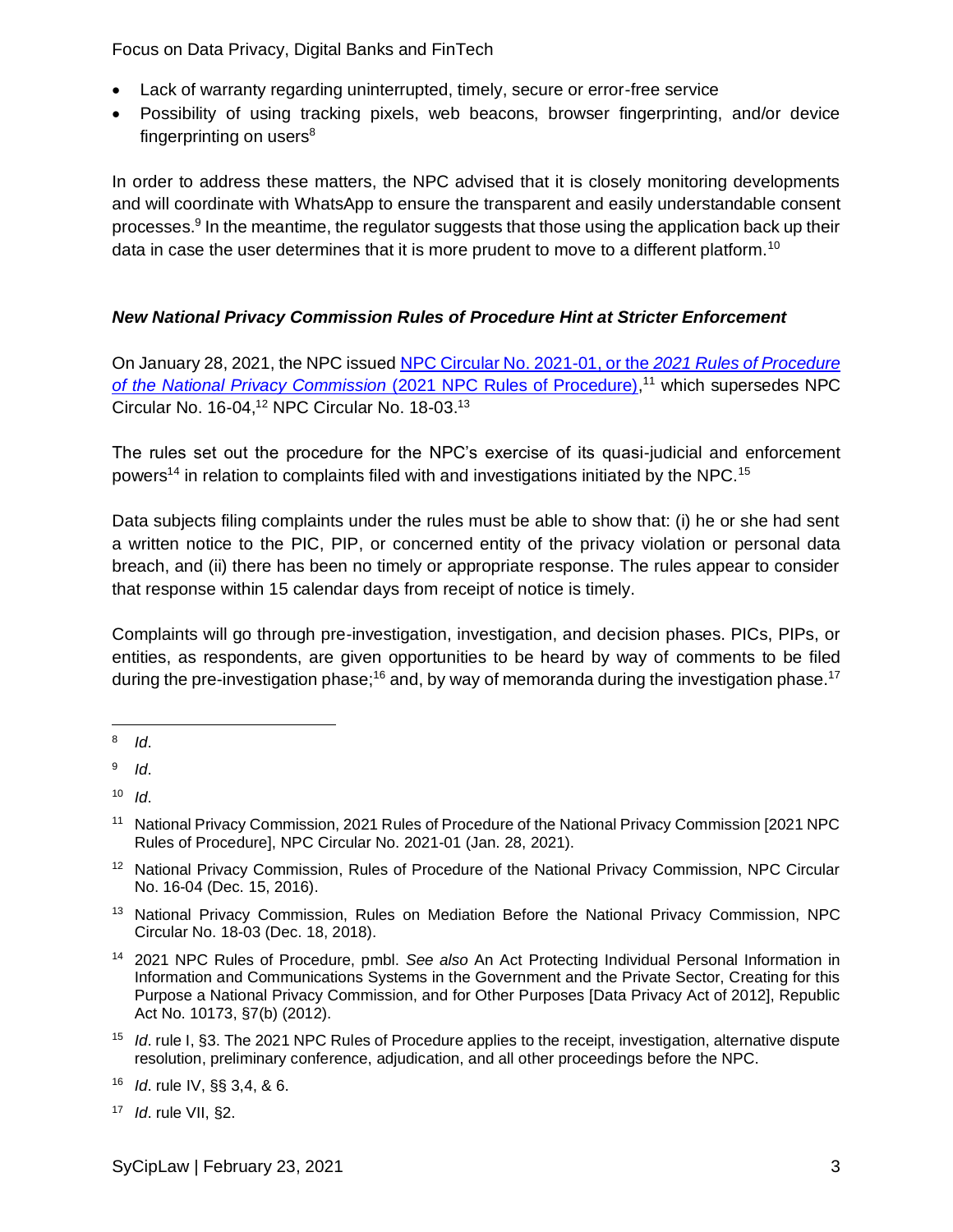Further, during the pre-investigation and investigation phases, the NPC may order a temporary ban on the processing of personal information on certain grounds<sup>18</sup> only after due notice and summary hearing.<sup>19</sup>

The rules likewise include a procedure for the discovery of electronically-stored information. During the preliminary conference, either party may file motions or stipulations on issues pertaining to production, access to, and preservation and protection of electronically-stored information.<sup>20</sup> Failure of either party to appear during the preliminary conference constitutes a waiver of rights pertaining to mediation, discovery, stipulation of acts, and such other matters which may be discussed during preliminary conference.<sup>21</sup>

The NPC's decision on complaints may include enforcement orders, such as:

- 1) an award of indemnity;
- 2) permanent ban on the processing of personal data;
- 3) a recommendation to the Department of Justice for the prosecution and imposition of penalties specified in the DPA;
- 4) compel or petition any entity, government agency or instrumentality to abide by its orders or take action on a matter affecting data privacy;
- 5) impose fines for violations of the DPA or issuances of the NPC; or,
- 6) any other order to enforce compliance with the DPA.

The 2021 NPC Rules of Procedure provides a more rigid framework of enforcement of the DPA, with particular interest in the filing, investigation, and resolution of complaints for alleged data breach and/or other violations of the law.

Even prior to the issuance, however, the NPC has been investigating complaints of alleged violations of the DPA. For example, it recently [ordered Familyhan Credit Corporation \(Familyhan\)](https://www.privacy.gov.ph/2021/01/privacy-commission-orders-lender-familyhan-to-take-down-list-online-of-6000-borrowers/) to immediately take down its online master database containing sensitive information of its borrowers.<sup>22</sup> After the NPC [received numerous complaints about online lenders](https://www.privacy.gov.ph/2020/10/online-lenders-barred-from-harvesting-borrowers-phone-and-social-media-contact-list-says-privacy-commission/) using the personal data of their clients to compel payment causing damage to their reputation and violating

<sup>20</sup> 2021 NPC Rules of Procedure, rule V, §4.

<sup>18</sup> *Id*. rule IX, §3(1).

<sup>19</sup> *Id*. rule IX, §§4 & 5.

<sup>21</sup> *Id*. rule V, §3.

<sup>&</sup>lt;sup>22</sup> National Privacy Commission, Privacy Commission orders lender Familyhan to take down list online of 6,000 borrowers, *available at* https://www.privacy.gov.ph/2021/01/privacy-commission-orders-lenderfamilyhan-to-take-down-list-online-of-6000-borrowers/ (last accessed Feb. 10, 2021).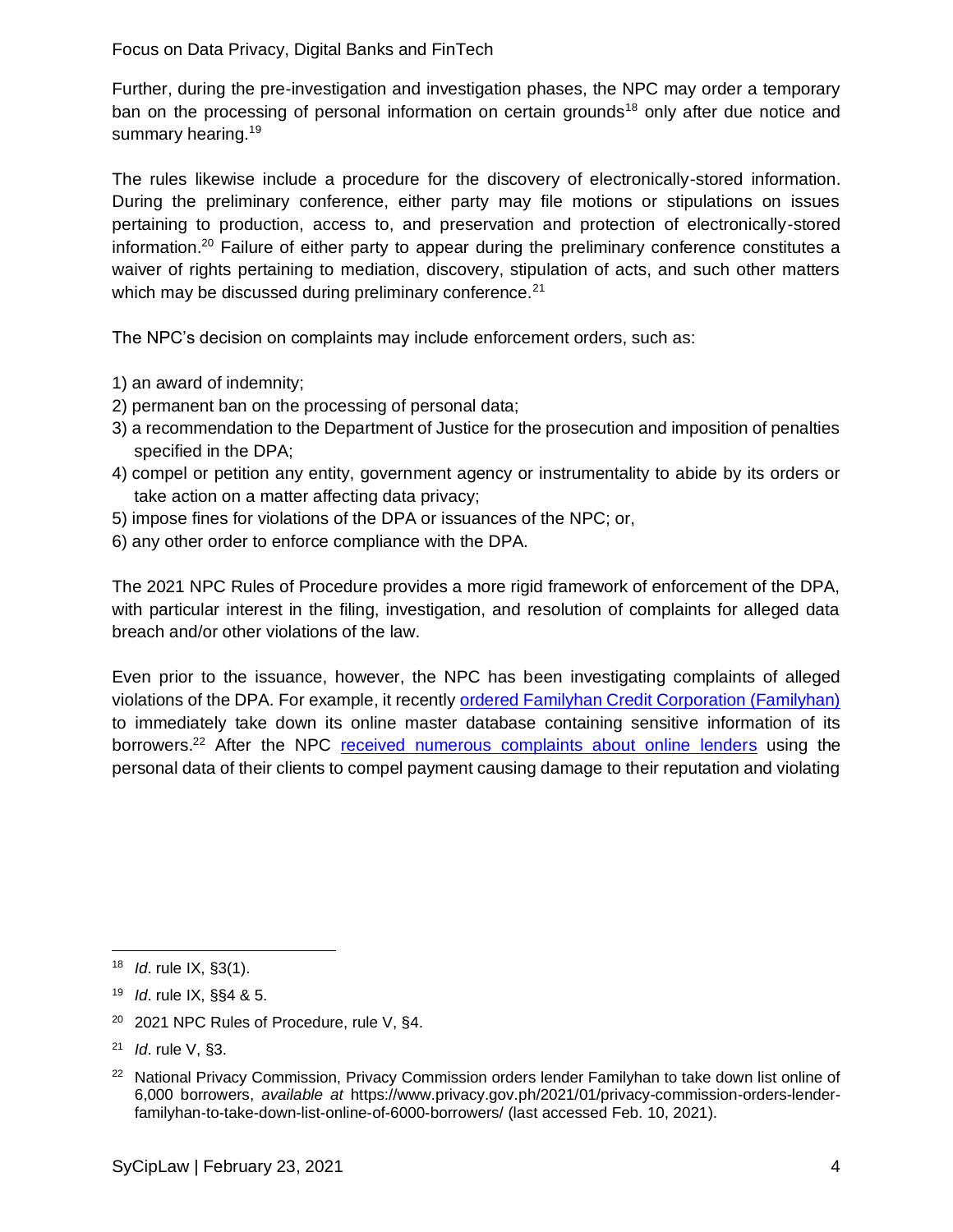their rights as data subjects,<sup>23</sup> the NPC issued <u>NPC Circular No. 20-01</u>, or the *Guidelines on the Processing of Personal Data for Loan-Related Transactions*. 24

### *BSP to Conduct Baseline Study on Governance and Use of Clients' Digital Data*

In a February 2021 [press briefing,](https://business.inquirer.net/317992/bsp-eyes-unified-standard-for-handling-use-of-bank-clients-digital-data#ixzz6nAH3FGjF) the Bangko Sentral ng Pilipinas (BSP) or the Philippine Central Bank said that it will conduct a baselining exercise to gather data from the banking and finance industry, specifically looking into processes on data governance and its ethical use for financial institutions *vis-à-vis* the global standards set under the Basel Committee on Banking Supervision's [Principles for Effective Risk Data Aggregation and Risk Reporting](https://www.bis.org/publ/bcbs239.pdf) (BCBS Principles).<sup>25</sup> The baseline study will inform the development of a policy on data governance for and the ethical use of data by supervised entities.<sup>26</sup> The BSP is expected to come out with a discussion paper on the proposed policy within the first half of 2021.<sup>27</sup>

<span id="page-4-1"></span><span id="page-4-0"></span>This is in further implementation of the BSP's [Digital Payments Transformation Roadmap 2020-](https://www.bsp.gov.ph/Media_And_Research/Primers%20Faqs/Digital%20Payments%20Transformation%20Roadmap%20Report.pdf) [2023,](https://www.bsp.gov.ph/Media_And_Research/Primers%20Faqs/Digital%20Payments%20Transformation%20Roadmap%20Report.pdf)<sup>28</sup> which seeks: (i) to ensure that all data and information obtained and passing through different digital channels will be handled ethically and that all participants will be bound by key data governance principles; and, (ii) to incorporate into policy the BCBS Principles to support decision making for enterprise-wide risk management.<sup>29</sup>

This policy thrust is geared towards creating an efficient, inclusive, safe, and secure digital payments ecosystem.<sup>30</sup>

<sup>30</sup> *Id*. at 1.

<sup>&</sup>lt;sup>23</sup> National Privacy Commission, Online lenders barred from harvesting borrowers' phone and socialmedia contact list, says Privacy Commission, National Privacy Commission, *available at* [https://www.privacy.gov.ph/2020/10/online-lenders-barred-from-harvesting-borrowers-phone-and](https://www.privacy.gov.ph/2020/10/online-lenders-barred-from-harvesting-borrowers-phone-and-social-media-contact-list-says-privacy-commission/)[social-media-contact-list-says-privacy-commission/](https://www.privacy.gov.ph/2020/10/online-lenders-barred-from-harvesting-borrowers-phone-and-social-media-contact-list-says-privacy-commission/) (last accessed Feb. 10, 2021).

<sup>&</sup>lt;sup>24</sup> National Privacy Commission, Guidelines on the Processing of Personal Data for Loan-Related Transactions, NPC Circular No. 20-01 (Sep. 14, 2020).

<sup>25</sup> Daxim L. Lucas, *BSP eyes unified standard for handling, use of bank clients' digital data*, Feb. 18, 2021, PHIL. DAILY INQ., *available at* https://business.inquirer.net/317992/bsp-eyes-unified-standard-forhandling-use-of-bank-clients-digital-data#ixzz6nAILjCNt (last accessed Feb. 22, 2021) (citing Basel Committee on Banking Supervision, Principles for Effective Risk Data Aggregation and Risk Reporting, Jan. 9, 2013, *available at* https://www.bis.org/publ/bcbs239.pdf (last accessed Feb. 22, 2021)).

<sup>&</sup>lt;sup>26</sup> Bangko Sentral ng Pilipinas, Digital Payments Transformation Roadmap 2020-2023, Oct. 11, 2020, at 30, *available at*  https://www.bsp.gov.ph/Media\_And\_Research/Primers%20Faqs/Digital%20Payments% 20Transformation%20Roadmap%20Report.pdf (last accessed Feb. 22, 2021).

<sup>27</sup> Lucas*, supra* note [25.](#page-4-0)

<sup>28</sup> Digital Payments Transformation Roadmap 2020-2023, *supra* note [26.](#page-4-1)

<sup>29</sup> *Id*. at 30.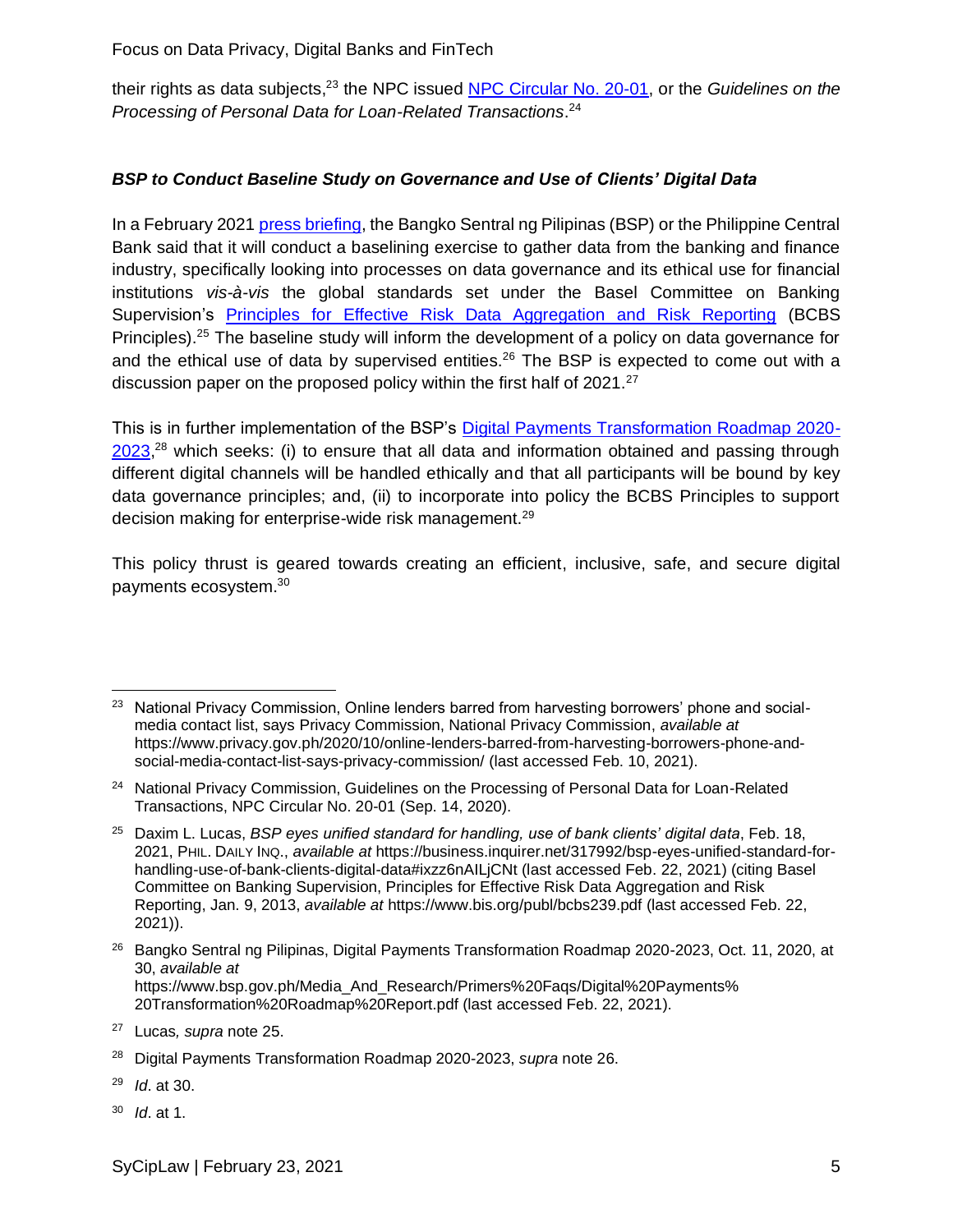# **INTO THE DIGITAL**

### *Philippine Central Bank Issues Rules on Setting up of Digital Banks*

The BSP has issued [Circular No. 1105, Series of 2020](https://www.bsp.gov.ph/Regulations/Issuances/2020/c1105.pdf)<sup>31</sup> (Digital Bank Circular) dated December 2, 2020, providing guidelines on the establishment of digital banks. The circular took effect on December 23, 2020.

A digital bank is defined as a bank that "offers financial products and services that are processed end-to-end through a digital platform and/or electronic channels with no physical branch/subbranch or branch-lite unit offering financial products and services."<sup>32</sup>

The minimum capitalization requirement for digital banks is Php 1 billion and the application fee and license fee are Php 250,000 and Php 12.5 million, respectively. Digital banks are required to maintain a principal/head office in the Philippines to serve as the main point of contact for stakeholders, including the BSP and other regulators.<sup>33</sup>

A digital bank may perform any or all of the following services:

- 1) grant loans, whether secured or unsecured;
- 2) accept savings and time deposits, including basic deposit accounts;
- 3) accept foreign currency deposits;
- 4) invest in readily marketable bonds and other debt securities, commercial papers and accounts receivable, drafts, bills of exchange, acceptances or notes arising out of commercial transactions;
- 5) act as correspondent for other financial institutions;
- 6) act as collection agent for non-government entities;
- 7) issue electronic money products subject to certain guidelines;
- 8) issue credit cards;
- 9) buy and sell foreign exchange; and,

10) present, market, sell, and service microinsurance products subject to certain quidelines.<sup>34</sup>

The voting shares of stock of a foreign individual or a foreign non-bank corporation and their aggregate ownership of voting shares in a digital bank is limited to 40%. However, if the owner of the voting shares is a qualified foreign bank, its stockholdings in a digital bank can be 100%, whether held solely by the qualified foreign bank or in aggregate with other qualified foreign banks.<sup>35</sup>

- <sup>32</sup> *Id*. §1.
- <sup>33</sup> *Id*.
- <sup>34</sup> *Id*. §2.
- <sup>35</sup> *Id*. §3.

<sup>&</sup>lt;sup>31</sup> Bangko Sentral ng Pilipinas, Circular No. 1105 [BSP Circ. No. 1105, s. 2020] (Dec. 2, 2020).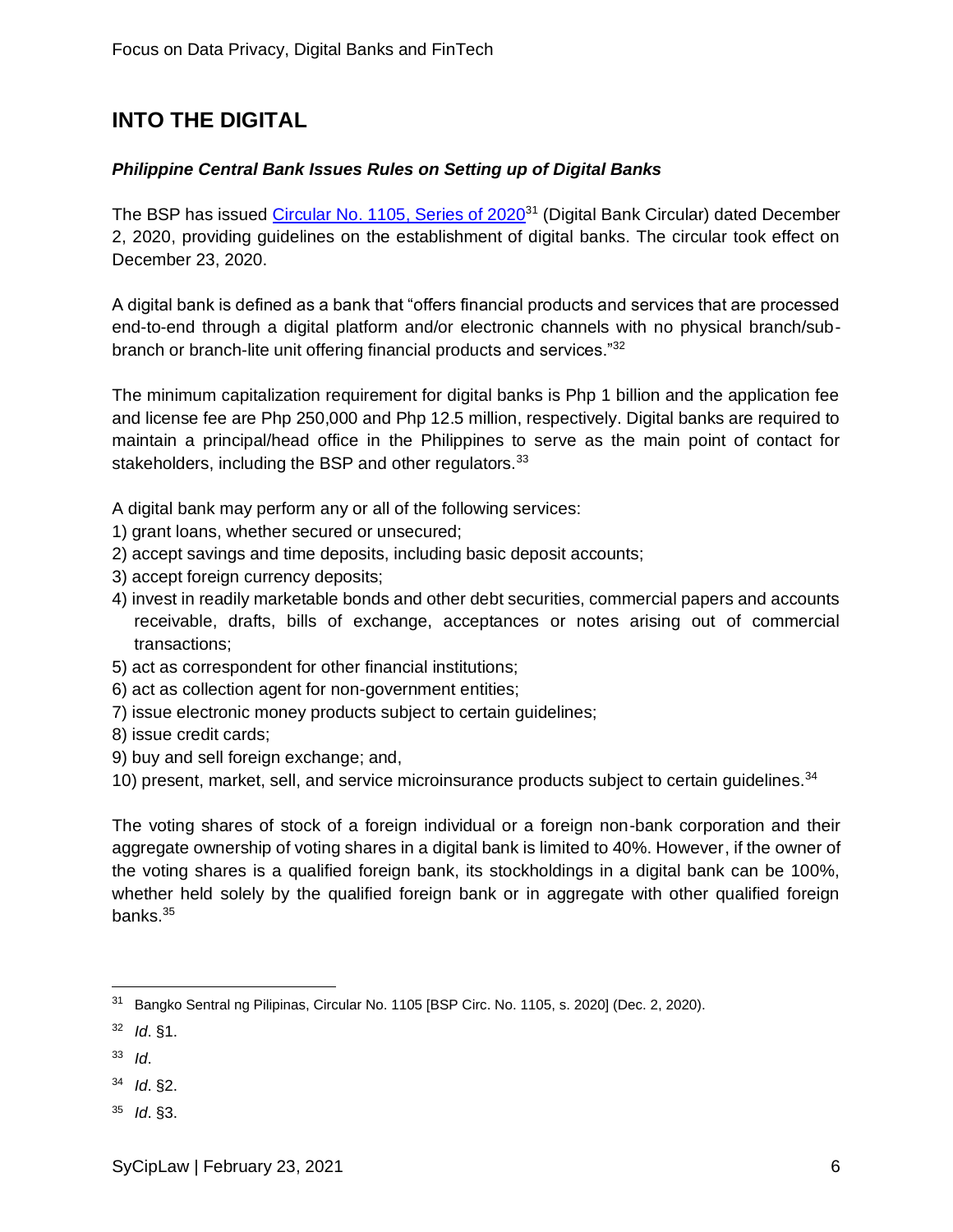Existing banks may apply for conversion to a digital bank and the BSP may require banks that already meet the definition of digital bank to convert their banking license to a digital banking license.<sup>36</sup>

Entities planning to convert to a digital bank or to set up a digital bank must act with urgency because the Monetary Board may limit the total number of digital banks that may be established taking into account the total number of applications received and the assessment of the overall banking situation.<sup>37</sup>

### *New Philippine Rules on Virtual Assets*

On the heels of its circular on the setting up of digital banks, the BSP issued [Circular No. 1108,](https://www.bsp.gov.ph/Regulations/Issuances/2021/1108.pdf)  [Series of 2021](https://www.bsp.gov.ph/Regulations/Issuances/2021/1108.pdf)<sup>38</sup> (VASP Circular) dated January 26, 2021, providing guidelines on the operations and reporting obligations of virtual asset service providers (VASP) in the Philippines. The VASP Circular took effect on February 16, 2021.

A VA is defined as "any type of digital unit that can be digitally traded, or transferred, and can be used for payment or investment purposes. It is a medium of exchange or a form of digitally stored value created by agreement within the community of VA users."<sup>39</sup> Virtual currencies as defined under [BSP Circular No. 944](https://www.bsp.gov.ph/Regulations/Issuances/2017/c944.pdf) (Virtual Currency Circular) are now referred to as VAs.<sup>40</sup> Digital units that are in the nature of gift checks or gaming tokens are not considered as VAs under the VASP Circular. The issue and use of e-money is also not covered by the VASP Circular.

Meanwhile, VASP is defined as an "entity that offers services or engages in activities that provide facility for the transfer or exchange of VA, which involve the conduct of one or more of the following activities:

- 1) exchange between VAs and fiat currencies;
- 2) exchange between one or more forms of VAs;
- 3) transfer of VAs; an
- 4) safekeeping and/or administration of VAs or instruments enabling control over VAs."41

The VASP Circular was issued to ensure that VA systems are not misused, and that the Philippines' financial system is not employed for money laundering, terrorist financing, and proliferation financing activities.<sup>42</sup> The activities and entities covered by the VASP Circular is wider

<sup>40</sup> *Id*.

- $41$  *Id.*
- <sup>42</sup> *Id*. §1.

<sup>36</sup> *Id*. §6.

<sup>37</sup> BSP Circ. No. 1105, s. 2020, §6.

<sup>38</sup> Bangko Sentral ng Pilipinas, Guidelines for Virtual Asset Service Providers, BSP Circular No. 1108, s. 2021 (Jan. 26, 2021).

<sup>39</sup> *Id*.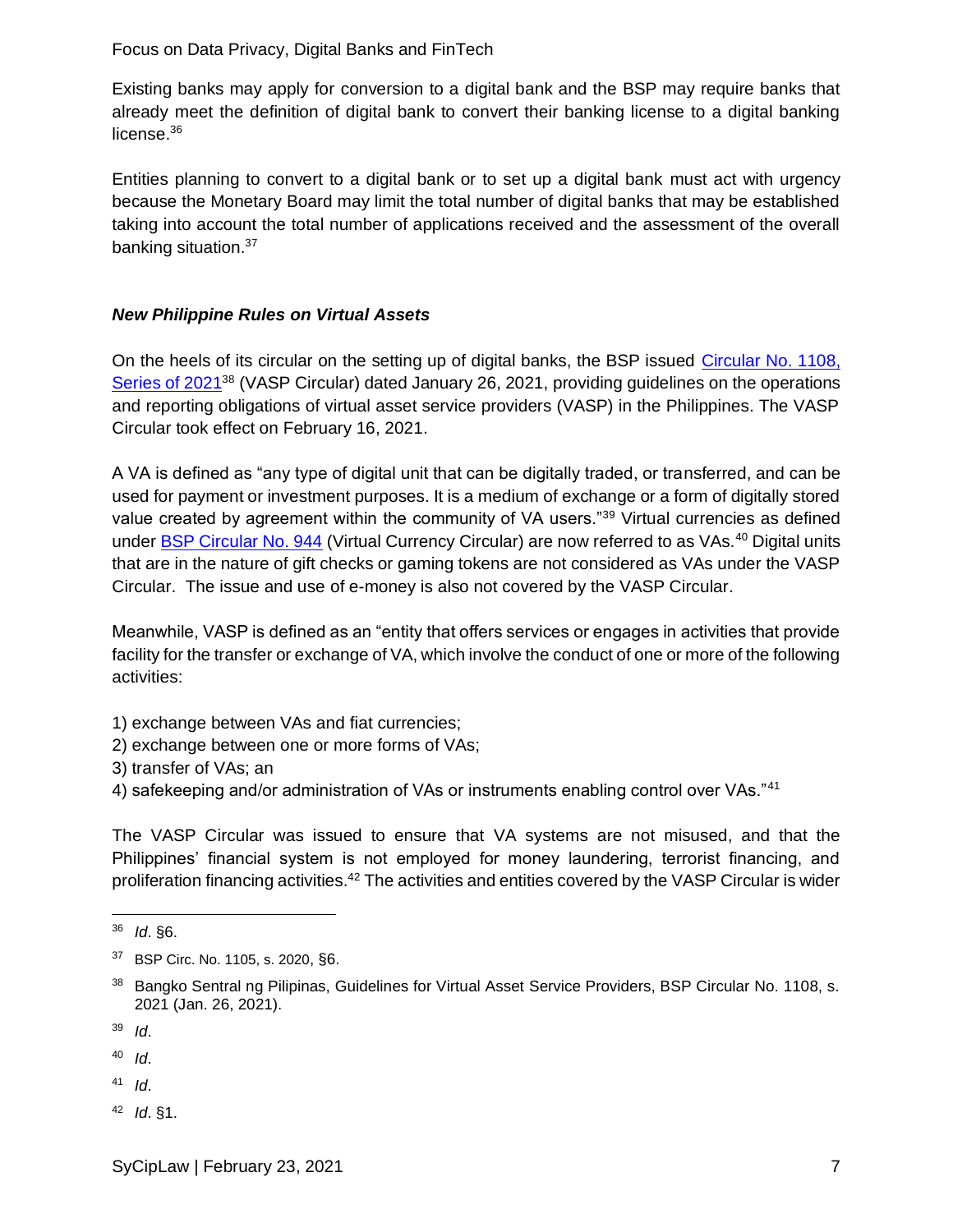in scope than the Virtual Currency Circular, since it includes not only exchanges between VAs and fiat currencies but also exchanges between one or more forms of VAs, transfer of VAs, and safekeeping and/or administration of VAs or instruments enabling control over VAs.<sup>43</sup> The wider regulatory scope was designed to ensure that dealings with VAs are undertaken through am end to end chain of regulated entities. This is consistent with international best practices on risk-based approaches in regulating VASPs.

A VASP is considered as a money service business and must secure a Certificate of Authority from the BSP to be able to operate. The VASP shall adhere to the registration procedure found in Appendix N-7 of the MORNBFI and shall comply with the rules and regulations on Outsourcing, Liquidity Risk Management, Operational Risk Management, IT Risk Management, Business Continuity Management, Internal Control, Anti-Money Laundering, Financial Consumer Protection, and sound corporate governance principles, among others.<sup>44</sup>

If the VASP provides safekeeping and/or administration services for VAs, the minimum capitalization requirement is Php 50 million.<sup>45</sup> Otherwise, the minimum capitalization requirement is Php 10 million.<sup>46</sup> The VASP shall also pay a one-time registration fee and annual service fees.<sup>47</sup> VASPs providing wallet services for holding and storing VAs must establish an adequate cybersecurity framework and adopt appropriate security measures/controls in their VA platform. When the VASP performs outsourcing activities, it shall adopt a sound risk management system to mitigate the risks arising from outsourcing.<sup>48</sup>

VASPs shall adopt customer awareness measures to educate their customers and they shall clearly communicate and explain to their customers how losses and liabilities will be settled between the VASP and its customers.<sup>49</sup> The VASP must also conduct customer due diligence.<sup>50</sup> A VASP shall only engage with other VASPs, financial institutions, and/or remittance and transfer companies that are duly authorized and licensed by the appropriate regulatory authorities. $51$ 

BSP-registered Virtual Currency Exchanges and VASPs currently operating without BSP approval shall apply for a Certificate of Authority no later than three months from the effectivity of the VASP Circular.<sup>52</sup> Upon submission of the application, said entities may continue to operate their business unless instructed otherwise.<sup>53</sup>

<sup>43</sup> *Id*.

- <sup>44</sup> BSP Circ. No. 1108 (2021), §1. <sup>45</sup> *Id*.
- <sup>46</sup> *Id*.
- 
- <sup>47</sup> *Id*.
- <sup>48</sup> *Id*.
- <sup>49</sup> *Id*.
- <sup>50</sup> BSP Circ. No. 1108 (2021), §1.
- <sup>51</sup> *Id*.
- <sup>52</sup> *Id*. §3.
- <sup>53</sup> *Id*. §3.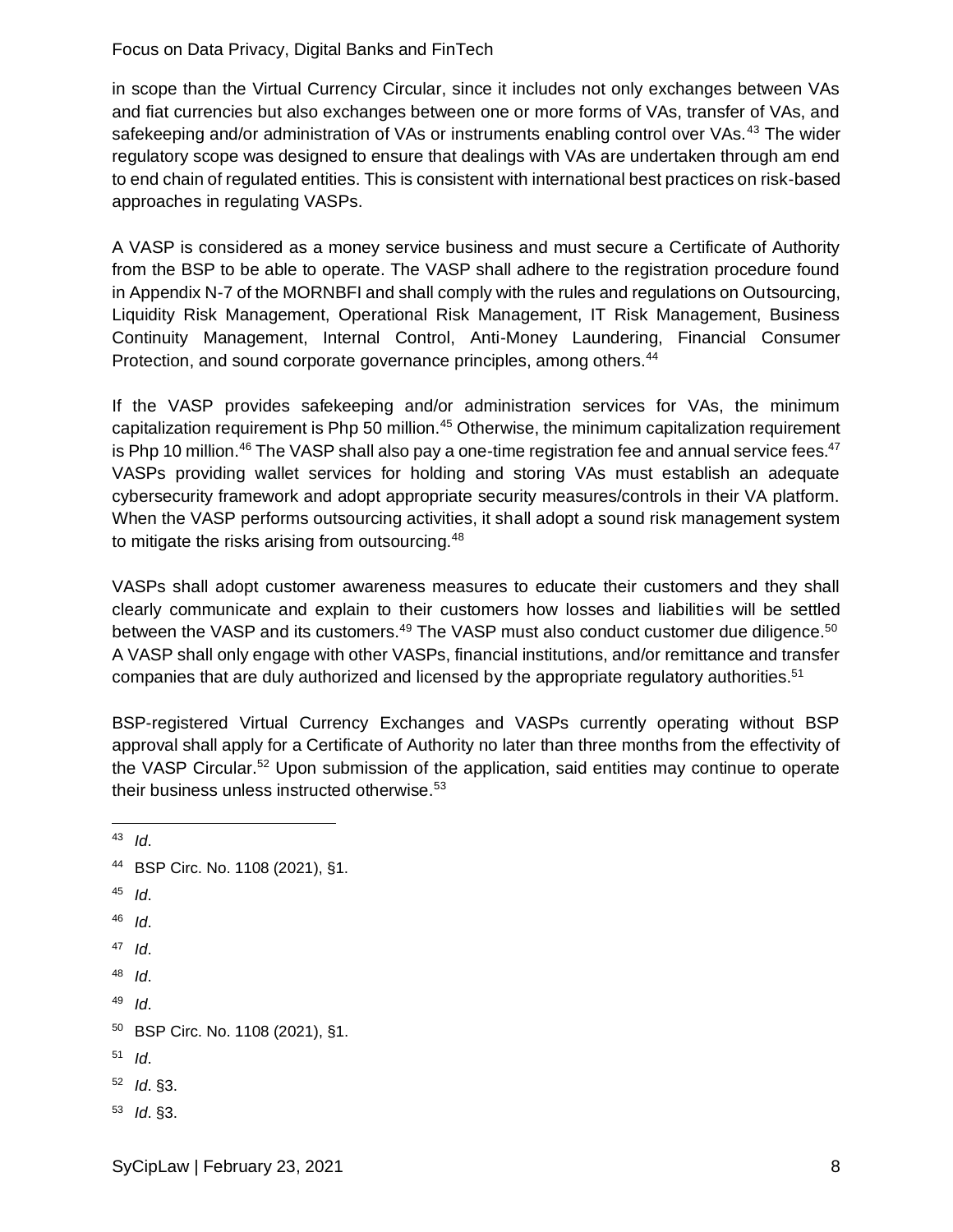All VASPs must also comply with the applicable requirements prescribed in the VASP Circular within six months from the Circular's effectivity.<sup>54</sup> Failure to comply with the requirements shall subject the entity to appropriate enforcement action.<sup>55</sup>

This bulletin was prepared by SyCipLaw's Telecommunications, Media and Technology (TMT) and Data practice group, and the Banking, Finance and Securities Department. For more information about the legal issuance discussed in this bulletin, please contact:

Rose Marie M. King-Dominguez **Partner** [rmmking@syciplaw.com](mailto:rmmking@syciplaw.com)

Vicente D. Gerochi, IV **Partner** [vdgerochi@syciplaw.com](mailto:vdgerochi@syciplaw.com) John Paul V. De Leon **Partner** [jpvdeleon@syciplaw.com](mailto:jpvdeleon@syciplaw.com)

Patrick Edward L. Balisong, Armand Karlo G. Lustre, Liezel Angelique L. Sabaupa, and Tanya Beatriz Y. Tan assisted in the preparation of this bulletin.

### **About SyCipLaw's TMT and Data practice**

The firm has a strong TMT and data practice, giving focused and practical industry advice on regulatory and licensing matters, doing business, investments, structuring, M&A, and financing matters. In data privacy, the group handles all types of work including audit, compliance, privacy law documentation, training, and data breach advice and reporting. The group's fintech experience likewise covers a wide range of work in this space, from e-commerce and payment services to blockchain-based services and crypto. It continues to work on the latest frontiers of digital enterprise. The group is part of SyCipLaw's Special Projects Department that undertakes the firm's project and transactional work, and which constitutes the firm's traditional focus and largest practice area.

#### **About SyCipLaw's Banking, Finance and Securities Department**

The firm's Banking, Finance and Securities Department has been a pioneer in this legal practice in the country, advising a host of leading Philippine and international banks and financial institutions, including government bodies and international organizations. Its experience covers different types of work and transactions, from traditional financing to securities offerings, and from complex lending programs to acquisitions in the banking sector. The group regularly advises clients on regulatory and licensing matters, assisting them with compliance review and requirements. It also advises on new financial products and services.

<sup>54</sup> *Id*. §3.

<sup>55</sup> *Id*.